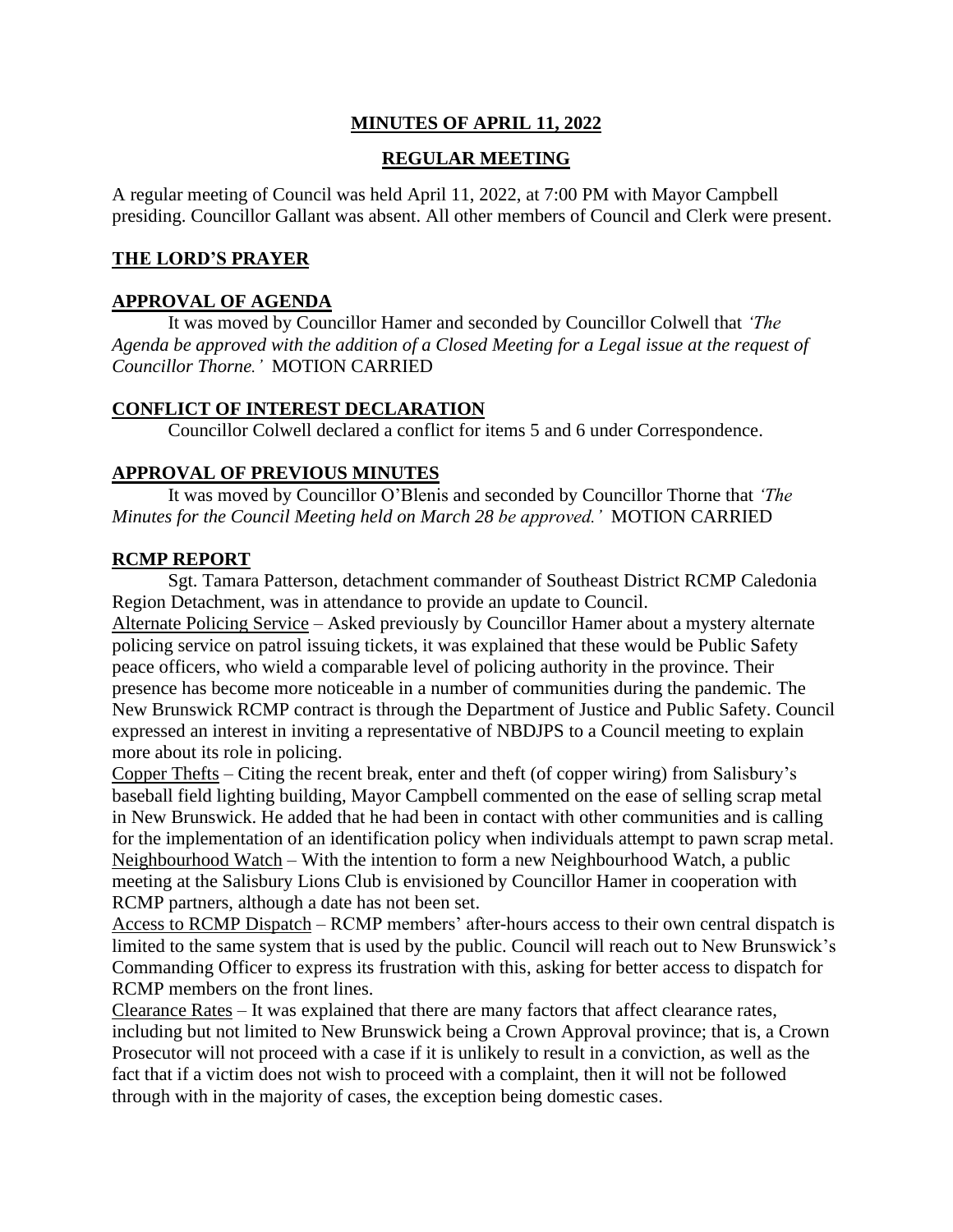All-Terrain Vehicles – Asked by Councillor Thorne what the impact is on RCMP when a community permits limited use of streets by ATV users, a concept that is under consideration in Salisbury, Sgt. Patterson responded that the difference is not noticeable where this is in place. SCAN – Safe Communities and Neighbourhoods – Following lengthy discussion as to the types of crimes and reports out of the Salisbury region, SCAN was brought up by Sgt. Patterson. SCAN, or Safe Communities and Neighbourhoods, is a program run by New Brunswick Public Safety. It was explained that services provided by SCAN, described as an extra layer on top of that provided by the RCMP, could be a benefit to the community. For example, SCAN can, through a civil process, investigate and shut down properties regularly used for illegal activities. Clerk's Office will reach out to SCAN with an invitation to attend a future meeting of Council.

Mayor Campbell and Council thanked Sgt. Patterson for joining them.

## **MANAGER OF INFRASTRUCTURE AND PUBLIC WORKS REPORT**

Printed report was submitted in advance of the meeting by the Manager of Infrastructure and Public Works, and read into the public record by Councillor Colwell: **Theft at Ballfield Lighting Control Building** - On March 30th, an NB Power meter reader discovered the theft of electrical wiring in the ballfield lighting control building. RCMP were notified and arrived on scene shortly after the discovery and conducted an investigation. The Village of Salisbury's insurance company was also notified of the theft. After discussions with NB Power and electrical contractor Roadway Systems, it was determined that full replacement of controls and wiring should take place. A quote for replacement of lighting controls was obtained from Roadway Systems. The quote came in at \$13,814.88 plus HST. Concerns were raised by NB Power, Roadway Systems, and Village staff that the existing electrical building is dated and in poor condition. Village staff were advised to consider a new electrical building before installing new electrical controls. Village staff will investigate costs for a new building and will bring forth a recommendation to Mayor & Council.

#### **DIRECTOR OF REGIONAL RECREATION AND WELLNESS REPORT**

Nothing to report.

#### **BUSINESS ARISING FROM MINUTES**

Railway Trestle (Bridge) Nothing to report.

#### By-Law Review

Council to review draft of new Procedure By-Law provided by the Clerk.

#### MacDonald Road Property

Mayor Campbell and Councillor O'Blenis to bring recommendations to a future meeting.

#### All-Terrain Vehicles

In advance of the possible creation of a by-law, a survey was posted online at [www.salisburynb.ca](http://www.salisburynb.ca/) to gauge public opinion on ATVs using designated streets in the Village of Salisbury as a means of accessing services. Councillor Colwell reported there have been approximately 400 surveys submitted and 31 emails. The survey will stay up until before the next meeting of Council on April 25.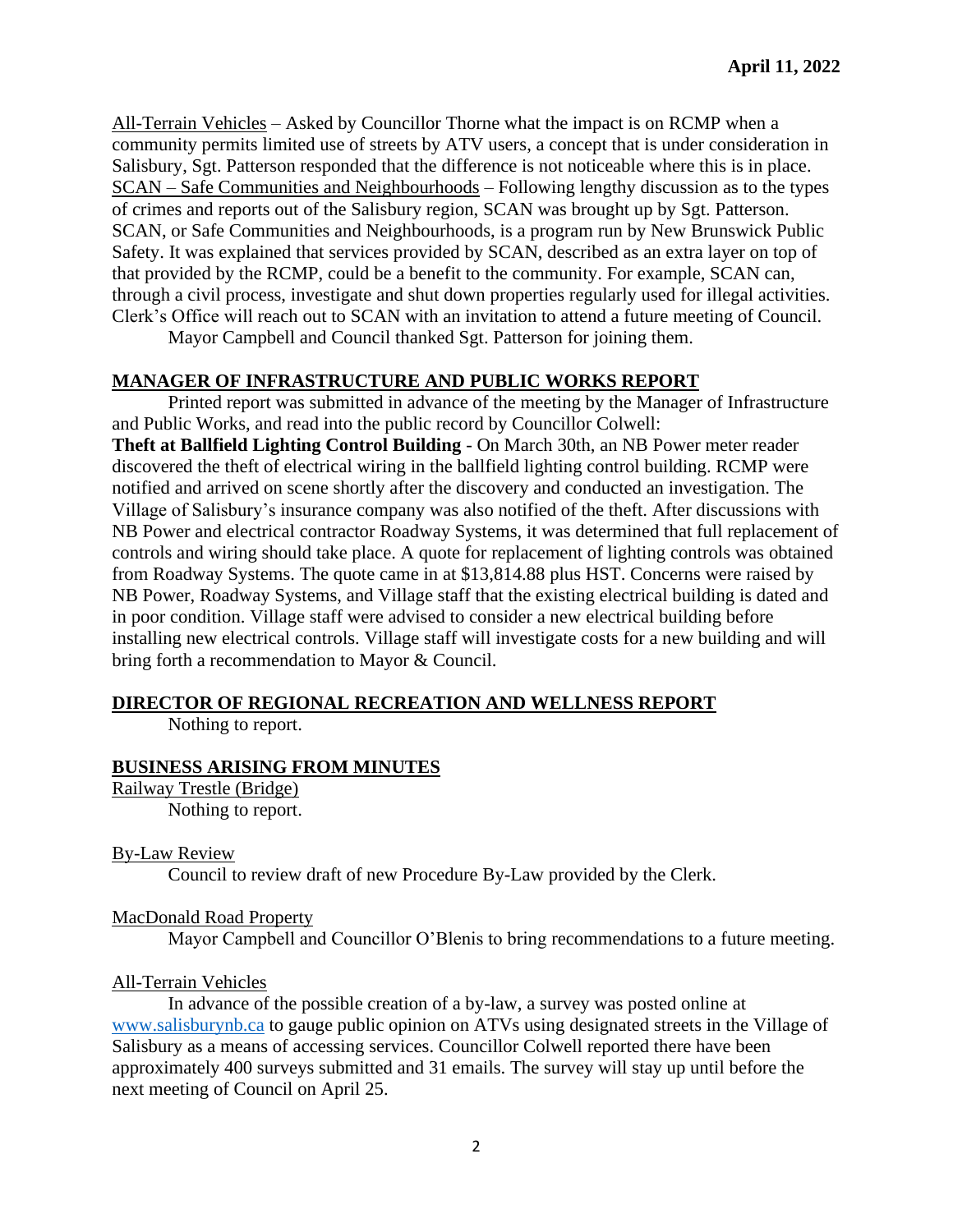## New Fire Truck

The Village's application to the Municipal Capital Borrowing Board (MCBB) of the New Brunswick Department of Environment and Local Government's Community Financing Branch, for the purchase of a new fire tanker truck for Salisbury Fire Rescue, was heard at the April 11 meeting of the MCBB. It was recommended by Councillor Hamer to remove this item from the agenda since these are the early stages of what will be a lengthy process. Clerk to advise when there are any updates.

## **FIRE DEPARTMENT REPORT**

Fire Chief Brad MacLeod appeared before Council to submit a Salisbury Fire Rescue report for the first quarter of 2022.

Chief MacLeod reported fire calls were down 50 per cent from January to March. There were three fires during this period – a chimney fire, a car fire, and a skid steer fire. Meantime, in early April there were two large garage fires.

Motor vehicle accident calls were up 60 per cent during the first three months of the year due to storms and Winter road conditions. Photos provided included three from accident calls that all occurred on the same day. Further to that eventful day, Chief MacLeod added the driver in one of the MVAs has since joined Salisbury Fire Rescue.

Regarding personnel, there were two departures from the fire department during the first quarter, and the one addition already mentioned.

Coming up, Salisbury Fire Rescue has its annual Muscular Dystrophy Boot Drive on April 15 and 16, collecting donations at two locations in Salisbury.

Mayor Campbell expressed appreciation for everything the fire department does, noting there seems to be more accidents now than ever. Chief MacLeod added collisions with animals are common this time of year, and that grass fire season begins soon.

#### **CORRESPONDENCE**

## **The following items were discussed by Council with remaining correspondence placed on file:**

Southeast Regional Service Commission/Plan 360 – Building Permit Report, March 2022

The lone Salisbury building permit issued by Plan 360 last month was for a single dwelling with an attached garage.

#### JMA Armstrong High School Yearbook Committee – Request for donation/advertisement

It was moved by Councillor Thorne and seconded by Councillor Hamer that *'The Village of Salisbury purchase a 2022 JMA Armstrong High School Yearbook quarter-page advertisement for \$150.'* MOTION CARRIED

Clerk explained that Council has honoured this funding request for several years now.

#### NB Transportation and Infrastructure / Minister Jill Green – Road Ahead Plan 2022-2024

Citizens are urged to view the New Brunswick Department of Transportation and Infrastructure's The Road Ahead three-year plan online, as it contains roadwork in Salisbury in 2024. However, no mention in the document of the Route 112 bridge over the Petitcodiac River is reason for concern for Council. Mayor Campbell plans to send off a letter with regards to this, noting the poor condition of the surface of the bridge and its unknown condition underneath.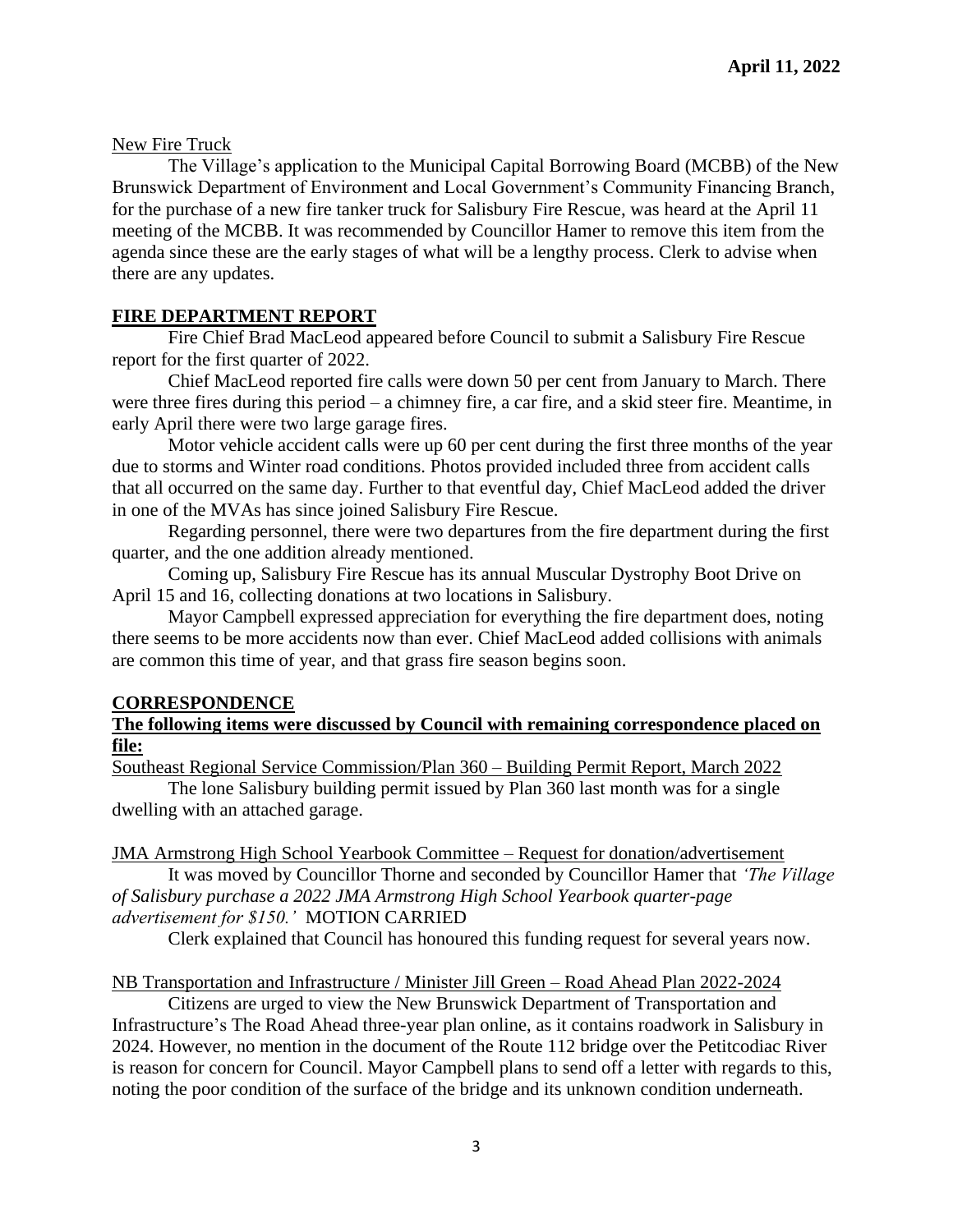Meantime, it was pointed out by Councillor Hamer that the reduction in allowable tonnage on the bridge in two years' time would impact on the new fire truck planned for Salisbury Fire Rescue.

#### Salisbury Naturalist Club / Connie Colpitts – Notification that Club has voted to disband

Letter received from Connie Colpitts of the Salisbury Naturalist Club advised of the club's intention to disband; however, members will remain active by continuing to maintain Tree Swallow and Bluebird houses off Government Road at the wastewater treatment facility and do the annual Christmas Bird Count. The Club thanked Council for its financial backing and support over the years.

Council requested the Clerk's Office write a letter to Connie Colpitts thanking her and the Naturalist Club for all they have done for the Village of Salisbury over the years and invite her to attend a future meeting of Council for a personal show of appreciation.

#### **Councillor Colwell left the meeting at this time due to a conflict of interest.**

Friends of the Salisbury Petitcodiac Flyers – Batting Cage Fundraiser – Request for donation

Council received a grant request from the Friends of the Salisbury Petitcodiac Flyers to support their Batting Cage Fundraiser, for which \$11,991.60 of the needed \$16,000 has been raised. During discussion it was noted that the Village donates annually to minor baseball in the form of service-in-kind each Summer, having staff do all facility maintenance as well as paying the power bill for the overall facility. The Village is also facing new expenses related to recent electrical shed vandalism and theft. Council considered a donation. However, Council tabled its decision for more information on the physical specifications of this batting cage, as well as on the question of liability with regards to injury or responsibility with regards to damage to the batting cage. Councillor Thorne said the agreement between the Village and baseball association would need to be amended to outline clear expectations with regards to responsibility. In the meantime, the Village's department heads will be asked to gather specific information in advance of the next meeting of Council.

#### SMS Grade 8 Student Parent Committee – End of Year Dance – Request for donation

The Parent Committee for the 2022 Grade 8 Class at Salisbury Middle School requested a grant of \$500 from the Village of Salisbury to support their end-of-year celebration dance to be held at Blueberry Hill Farms. Following lengthy discussion, the request was denied. With other important needs of greater priority around the community, Council decided against setting a precedent of issuing grants for graduation events. Mayor Campbell noted that the Village donates to the JMA Armstrong High School Grad Class each year, using bursaries as an example, but not directly to a prom event. Councillor Hamer said the Provincial Education Department should be looking after its schools, as they are not a municipal responsibility. Councillor O'Blenis noted that the Village is investing in other areas to support young people, using the pool and sports as examples.

It was moved by Councillor Thorne and seconded by Councillor O'Blenis to *'Have a recess.'* MOTION CARRIED

#### **RECESS**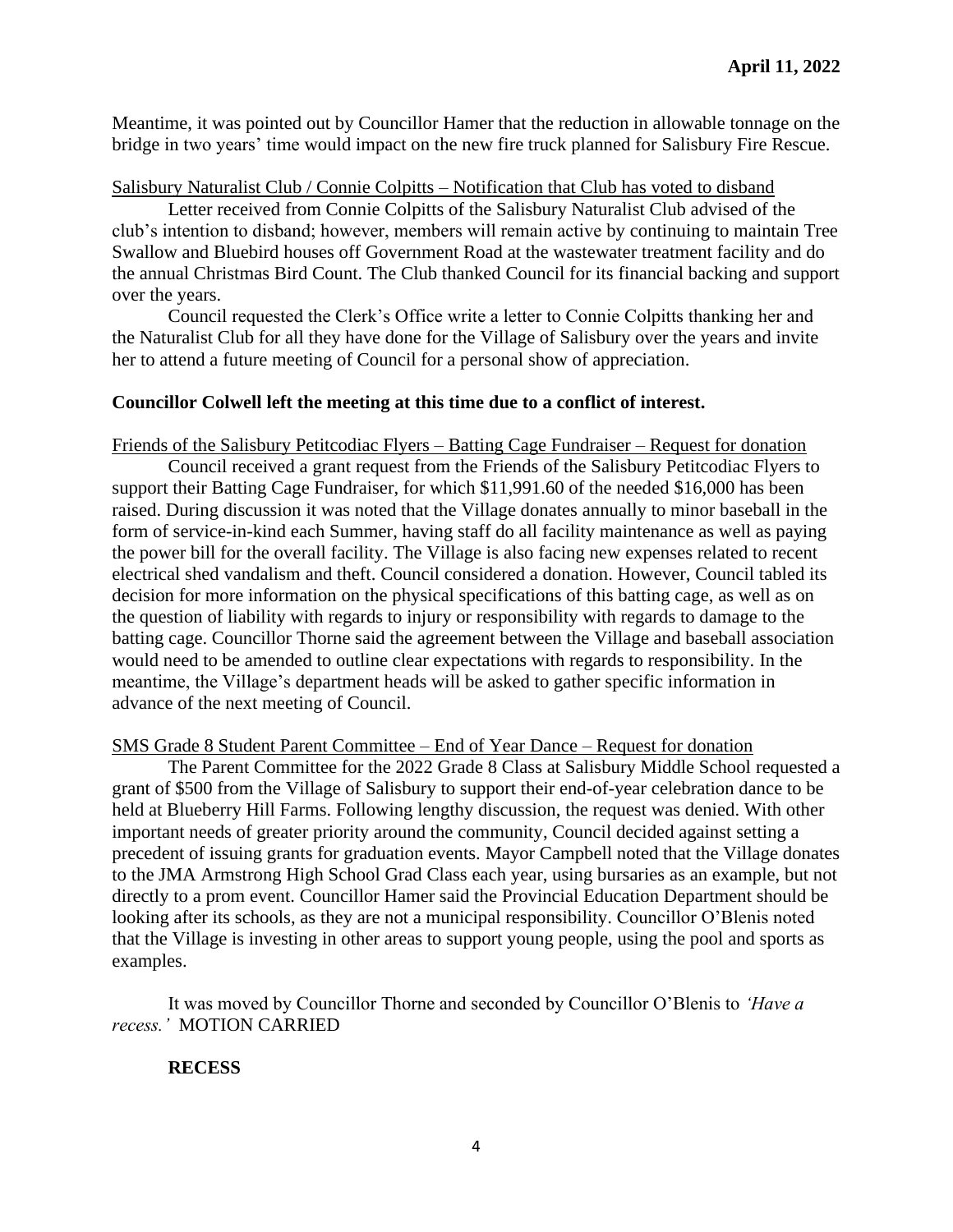It was moved by Councillor O'Blenis and seconded by Councillor Hamer to *'Return to the regular meeting.'* MOTION CARRIED

## **Councillor Colwell rejoined the meeting.**

## Canadian National / Senior System Manager, Environmental Assessment Luanne Patterson – 2022 Vegetation control plans

CN advised the municipality of its vegetation control intentions this year. Council requested the Clerk's Office, as has been the practice for several years, send another letter to CN advising of Council's opposition to any spraying of track herbicides within the Village limits due to the fact residents of Salisbury are on private wells.

## Petitcodiac Watershed Alliance / Project Leader Brittany Cormier – Request for support for No-Mow May campaign

Council expressed support for the No Now May movement and requested the Department of Infrastructure and Public Works designate a section of municipal lawn somewhere, perhaps the front lawn of the Village Office, as a no-mow zone during the month of May.

## NB Education / Minister Dominic Cardy – Response – Condition of Salisbury schools

Mayor Campbell received a letter from the Education Minister in response to His Worship's March 22 letter regarding the poor condition of schools in Salisbury. The response from Dominic Cardy does not commit to a new elementary school for the Village, only stating its position of eighth on the pan-provincial priority list. The response letter further states that the new elevator being constructed in the current elementary school could be salvaged and moved to another facility should a replacement school eventually be approved. Mayor Campbell noted that he has also discussed all of this with school district administration and a representative of the District Education Council and will continue to press the issue in upcoming meetings.

# **MAYOR'S REPORT**

Southeast Regional Service Commission Board of Directors – Attended SERSC Board meeting on March 29. He has been named to its Economic Development Steering Committee. Also spoke highly of a presentation to the board by the executive manager of Urban/Rural Rides, asking the Clerk to invite her to attend an upcoming meeting of Salisbury Village Council. Local Governance Reform – The March 30 meeting of the transition advisory committee included its recommendation for a name for the Entity 33 government region. Entity 33 includes the Village of Salisbury, portions of the Salisbury Local Service District, portions of the Moncton LSD, portions of the Coverdale LSD, and portions of the Elgin LSD. The transition committee is suggesting Salisbury be the overall name for the region under the municipal designation of Town. The deadline to submit a name to the Province is May 16. It was noted that communities within this new larger region; for example, places such as River Glade, Colpitts Settlement, and Boundary Creek, will still retain their names and identities, and that the governance entity is just that – a larger system of government. It was further added that a public meeting to explain this and address any questions will take place on the evening of April 21 at Salisbury Lions Club, hosted by the transition facilitator.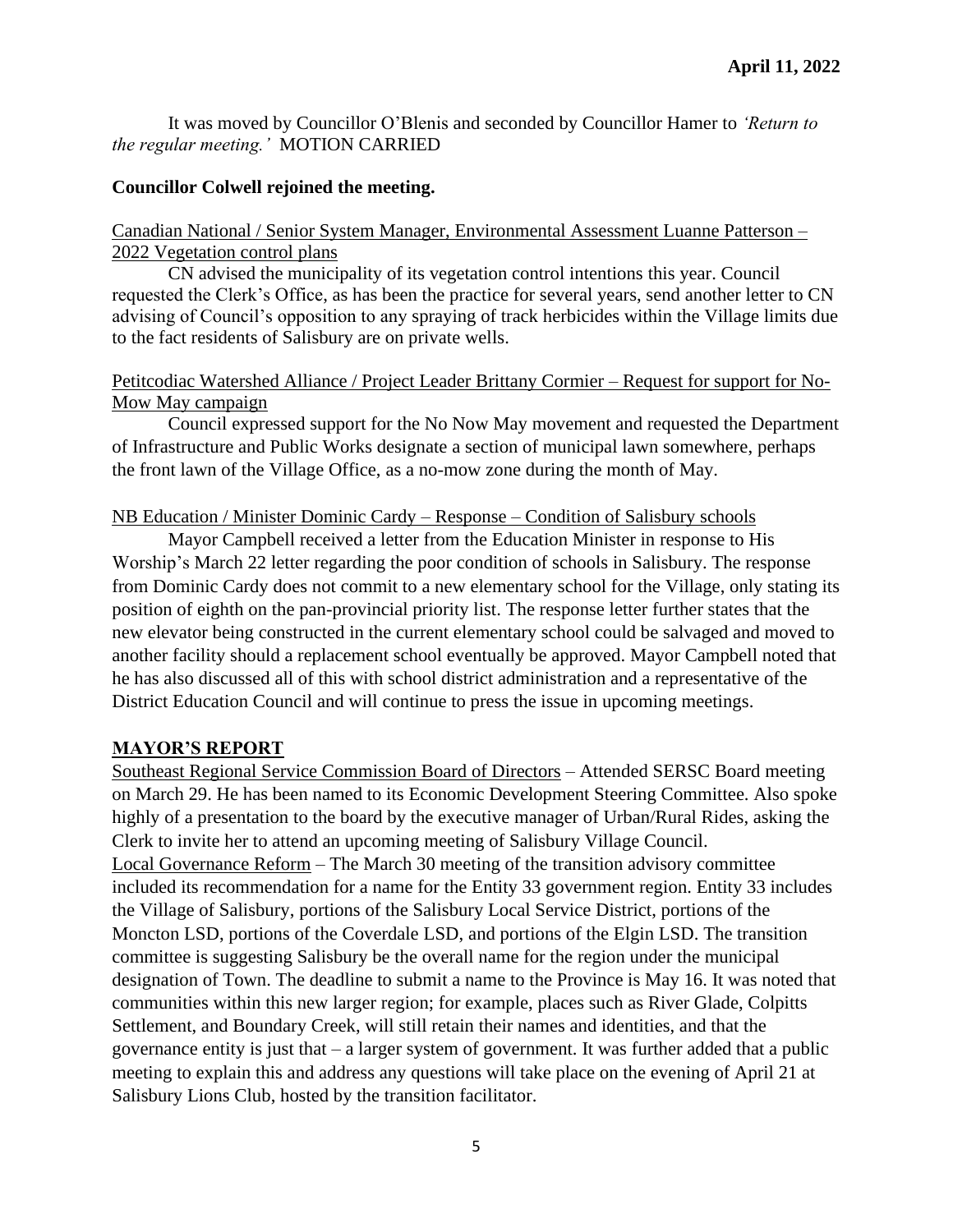Meantime, households in the region will be receiving a mailout with information on Entity 33. Also, Clerk was asked to arrange for a new map of Entity 33 that can be put up at the Village Office. Clerk also informed Council that the Village website has a Frequently Asked Questions section added under the Government Reform tab.

Village Chief Administrative Officer – Took part in March 30 CAO hiring committee meeting. Southeast District RCMP – On April 5, took part in Southeast District RCMP Engagement and Priority Setting call with five other mayors in the region.

NBDTI The Road Ahead – Discussed earlier.

Salisbury Elementary School – On April 7, met with SES Principal Denis Bourgeois and staff, discussing their facility needs and what they do. Mentioned earlier that he had also met with Anglophone-East School District and District Education Council representatives.

Illegal Dumping – There is evidence of illegal dumping on municipal property at 37 Kay Street. This is unacceptable and will be dealt with. No Dumping signs will also be posted.

# **COUNCILLORS' REPORTS**

# **Councillor O'Blenis**

Local Governance Reform – Attended March 30 Entity 33 transition committee meeting at which naming was discussed. Confirmed for Councillor Hamer that there would be no change to fire department coverage in 2023.

Highland Park Washroom and Splash Pad – In hopes of cutting costs, a proposal is being put together for a pre-fab washroom building, which would include all mechanical elements for the splash pad. Councillor Hamer expressed opposition to using consulting engineering for this project, suggesting it be done entirely in-house through a smaller Request for Proposals geared toward local contractors. It was explained that engineering is required for the mechanical and plumbing plans with regards to the splash pad's requirements, including the need for underground storage tanks with filtration technology. Council asked staff for an updated cost estimate. The project is under the former Gas Tax Fund, now known as the Canada Community-Building Fund.

# **Councillor Thorne**

Summer Students – Has been working with Council and staff on a competitive wage scale for Summer hires. Noted that all mowing and beautification labour efforts will be tasked to youth employed by the Department of Infrastructure and Public Works, while Summer staff employed with the Department of Recreation and Wellness will focus solely on Summer programming. ParticipACTION – The ParticipACTION Community Better Challenge will take place in June, as it did in 2021 when Salisbury's final ranking nationally was 28. Activities are being planned. Soccer – Plans for local minor soccer will be announced by late May. Residents are asked to please not go onto the soccer field next to the schools. This is due to extensive work on the soccer field in 2021 and Spring being a critical time for growing. They are still waiting for word from the school district on whether or not the field will be available for use this Summer. Community Days – The plan is for Salisbury Community Days, August 18-21, to be fully inperson this year after mostly virtual events in both 2020 and 2021.